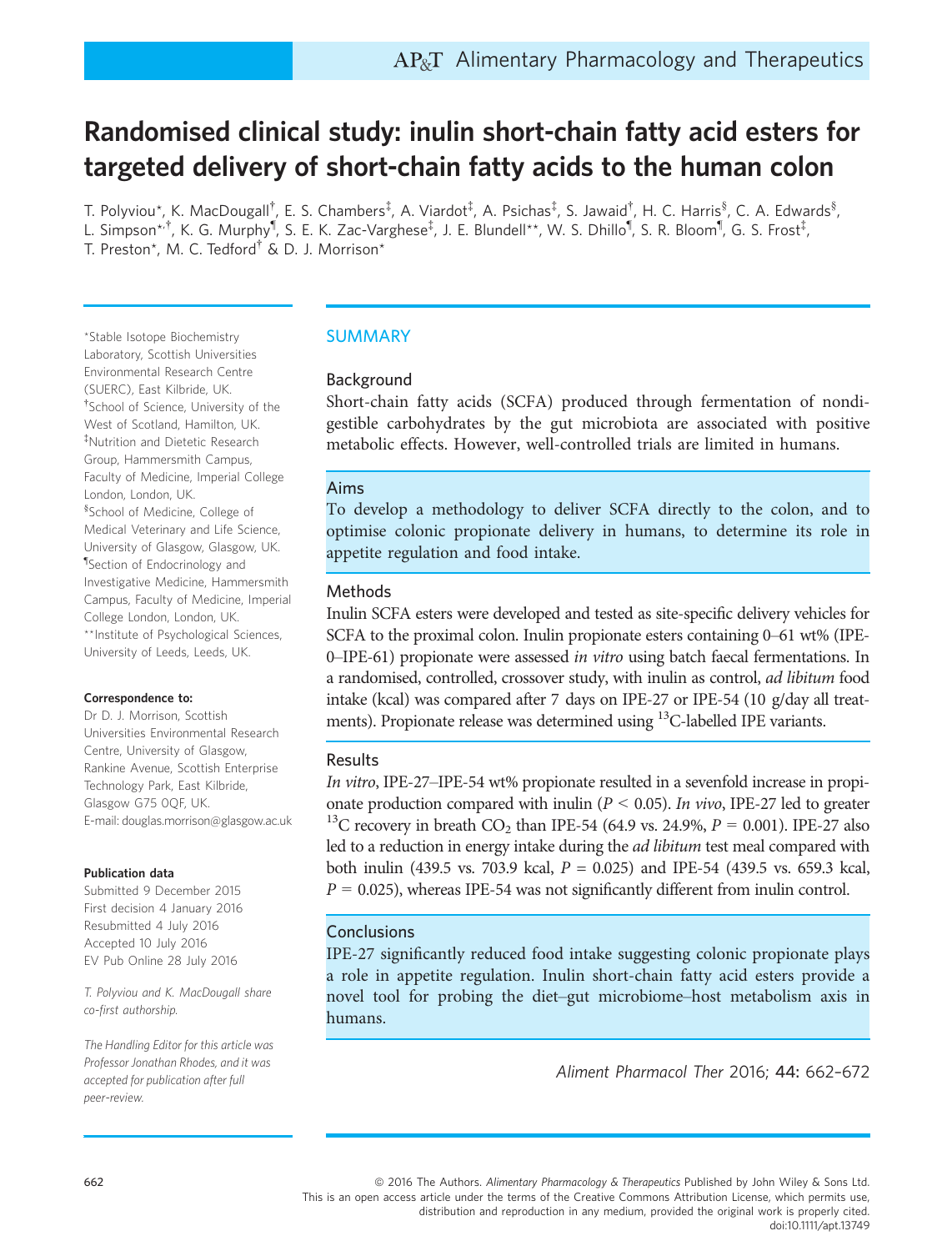### INTRODUCTION

One major function of the gut microbiota is the metabolism of nondigestible carbohydrates (NDC), which leads to the production of short-chain fatty acids (SCFA) as the major end-products. SCFA have been shown to have a range of beneficial effects, including improved immune function, adiposity and glucose regulation albeit the data come almost exclusively from animal models.<sup>1-5</sup> Comparable mechanistic data in humans are largely lacking because of the difficulty in selectively and controllably manipulating SCFA production in human intervention studies. The discovery of free fatty acid receptors (FFAR 2/3), for which SCFA appear to be the natural ligands, has provided a putative mechanism of action for SCFA and may in part explain some of the beneficial effects observed from dietary NDC consumption. $6-8$  High intake of fermentable NDC has been shown to influence body composition in animals,<sup>9</sup> promote weight loss in humans<sup>10</sup> and improve glucose homoeostasis in both  $\text{animals}^{11}$  and man.<sup>12</sup> NDC ingestion stimulates the release of glucagon-like peptide (GLP-1) and peptide YY (PYY), resulting in a reduction in food intake in ani $mals<sup>13</sup>$  and humans,<sup>14</sup> albeit at doses that exceed typical daily NDC intake. SCFA have also been shown to increase GLP-1 and PYY secretion in animals<sup>15, 16</sup> and in man, $17$  suggesting that SCFA may, at least in part, mediate the effects of NDC on appetite regulation. However, UK NDC intake (major component of dietary fibre), has like many Western societies remained well below the recommended levels, at around 15 g/day (measured as nonstarch polysaccharide in the UK) and 16 g/day dietary fibre in the USA.<sup>18, 19</sup> Alternative ways of optimising colonic SCFA production may be needed.

Of the SCFA produced in the colon, propionate has highest affinity for FFAR 2, and a lower binding affinity for FFAR  $3.7$  Oral propionate supplementation has been investigated in experimental studies of appetite regulation in humans,  $20$ ,  $21$  but its poor organoleptic properties, short-circulating half-life and the fact that it is absorbed in the proximal small intestine limit its use as a food supplement targeting large intestinal FFAR 2. To induce large changes in propionate production, while avoiding the unwanted gastrointestinal side effects of high NDC diets, requires a more targeted approach. Recently, we described the first-in-man studies showing that propionate, when delivered to the colon, can induce appetite regulation, improve metabolic control and play a role in weight management. $^{22}$  This study was, to the best of our knowledge, the first to translate direct observations from

propionate supplementation in animal studies into a randomised, controlled trial in humans, whereby propionate was targeted to the main site of its production, the proximal colon.

Targeting small molecule delivery to the large intestine is challenging because the vector has to avoid absorption in the small intestine, resist digestion by brush-border and exocrine enzymes and thereafter selectively release its small molecule payload in the large intestine. Techniques for small molecule colonic delivery such as encapsulation, using fermentable polymer coatings, $^{23}$  pH and/ or time-dependant release<sup>24</sup> and direct instillation, using SCFA enema<sup>25</sup> are limited to relatively low dosing regimens or are unsuitable for population-level interventions. The binding affinity between FFAR and SCFA appears adapted for the relatively high SCFA concentrations found in colonic environment, resulting to a key specification of any colonic delivery system for SCFA: it must be capable of inducing significant change in the large colonic SCFA pool. Using observations from sudden death victims, SCFA contents of the caecum were 69.1, 25.3 and 26.1 mmol/kg contents for acetate, propionate and butyrate respectively.<sup>26</sup> This suggests the caecum alone has a propionate pool size of 1.87 g/kg contents. Combining stoichiometric equations for NDC fermentation<sup>27</sup> and National Diet Nutrition Survey data<sup>18</sup> of habitual fibre intake suggests that the average adult 15 g/day nonstarch polysaccharide intake in the UK yields a minimum of 0.4 g of propionate production per day. We therefore set a threshold of delivering >2 g/day propionate to induce a fivefold increase in daily propionate production and broadly equivalent to fermentation of 90 g of NSP per day. SCFA functionalised starches have been used in enteric coating for colon-specific drug delivery<sup>28</sup> and the concept was extended to starch SCFA esters as a prodrug delivery system for SCFA to the colon.<sup>29</sup> However, the choice of starch as a starting material leads to complexities in synthesis, characterisation and determination of SCFA delivery efficacy because of the variable effects of the chemical modifications on the nature and digestibility of the starch itself. Starch solubilisation and functionalisation also requires highly polar organic solvents leading to high purity requirements in downstream processing for a food-grade material. In the present study, we describe the production and optimisation of inulin propionate esters with favourable organoleptic properties and designed to release propionate within the large intestine to facilitate the study of appetite regulation. Our choice of inulin was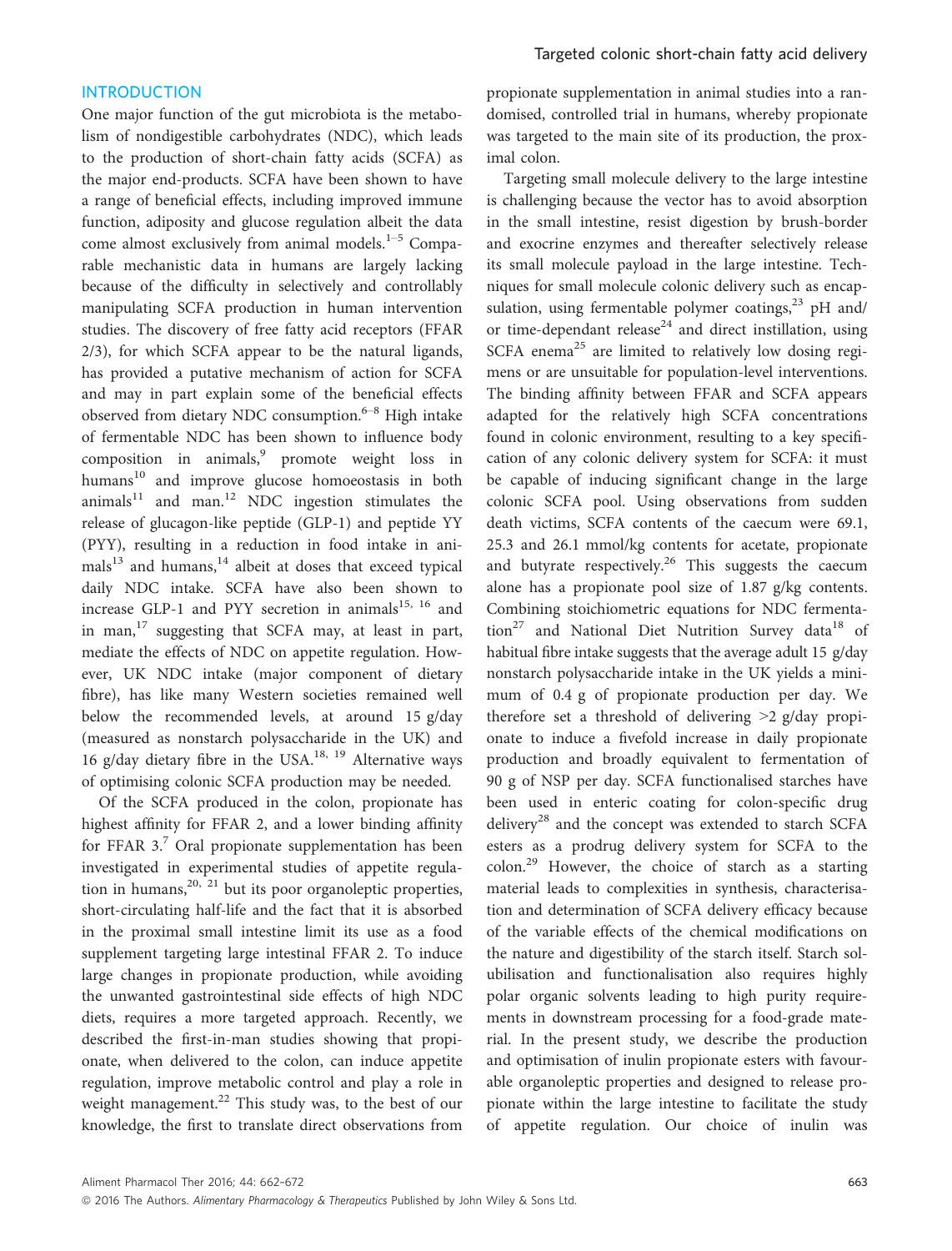predicated on the fact that inulin is water soluble and amenable to aqueous-based functionalisation and that its gastrointestinal handling had been well characterised.30, 31 Our aim was therefore to develop suitable inulin propionate esters (IPE) for highly efficient colonic propionate delivery and to assess the effects of IPE variants on appetite and food intake.

## MATERIALS AND METHODS

Inulin was used as the carrier (Beneo HP; DSKH, London, UK). Inorganic reagents (Sigma-Aldrich, Dorset, UK) and propionic anhydride (Acros Chemicals/Fisher, Loughborough, UK) were of the highest purity available. Activated charcoal [4 mm pellets from coconut shell (Eurocarb, Bristol, UK)] was used as the primary cleanup column. Dialysis was carried out overnight using a 1000 MWCO tubular membrane, which could be sealed at both ends (Spectra-Por, Breda, The Netherlands). All water used in synthesis, column conditioning and washing was deionised with >15 M $\Omega$  resistivity.<sup>13</sup>C-labelled  $(1<sup>-13</sup>C)$ <sub>2</sub> propionic anhydride was purchased from Cambridge Isotopes Limited (CK Gas, Hampshire, UK) as a custom synthesised product.

## Synthesis and characterisation of IPE

The following describes the route to IPE with a target degree of esterification of 0.8, on average every 1 in 1.25 fructose moieties will have one hydroxyl group esterified. This equates to a propionate loading of 27 wt%. The degree of esterification (propionate loading) can be varied by the amount of propionic anhydride added and the following is provided by way of exemplar of a route to food-grade IPE. Inulin HP (450 g; Beneo-Orafti Food Ingredients, Tienen, Belgium) was dissolved in 2 L deionised water and transferred to a 3 L water-cooled jacketed reactor with overhead stirring and continuous pH monitoring and allowed to cool to  $\sim$  25 °C. Propionic anhydride (360 mL, 2.8 moles) and NaOH (400 mL, 25% w/v) were set up in dropper funnels above the reactor. The pH was adjusted to 8.25 by dropwise addition of NaOH and the addition of propionic anhydride commenced when the temperature in the reaction mixture was <20 °C. The rate of addition of reagents was such that the pH remained between 8 and 8.5 and the temperature remained <20 °C. Once addition of propionic anhydride was complete the reaction mixture was allowed to pH stabilise and thereafter adjusted to pH 2 with concentrated HCl. Immediately, the reaction mixture was allowed to flow through an activated carbon (4 mm granular coconut shell; Eurocarb) column which had been thoroughly washed and conditioned with 0.2 M HCl. The column contained  $\sim$  1 kg activated charcoal and the reaction mixture was allowed to flow through at approximately 0.5 L/h. Activated carbon has a higher affinity and sequestration capacity for propionic acid compared with the anionic form–propionate.<sup>32</sup> The reaction mixture recovered from the column was adjusted to pH 2 with concentrated HCl and passed through a second column prepared in an identical fashion to the first column. The reaction mixture was subjected to overnight dialysis in dialysis tubing (Spectra/ Por 6, 1000 MWCO; Spectrum Europe B.V., Breda, the Netherlands). The reaction mixture was collected and again adjusted to pH 2 before spray drying (Buchi, Oldham, UK) in an inert  $N_2$  gas flow. The flow of liquid,  $N_2$ and nebuliser temperature were such that an outlet temperature of ~100 °C was maintained.

IPE was characterised by infrared spectroscopy for the presence of an ester bond, GC-FID to establish levels of free propionate, salt content and heavy metal content, and subjected to microbiological testing of the final product (details available in supporting material).

## Microbiota metabolism of IPE in vitro

The fermentation profiles of inulin (control) and IPE variants ranging from 10% to 61% loading (equating to a degree of esterification range of 0.25–2.5) were tested using batch faecal cultures.<sup>33</sup> Inulin was selected as control to account for SCFA production from the NDC backbone. Faecal samples were collected from three healthy volunteers (who had no history of gastrointestinal complaints and were antibiotic free for 6 months prior to faecal collection) and prepared separately in triplicate for each substrate. The composition of the faecal batch fermentation systems is described in detail in supporting information. The absolute production of SCFA (at 24 h), molar ratios and yield of propionate from IPE (calculated after subtracting propionate production from inulin) were calculated. The efficiency (% of theoretical propionate yield) was also calculated.

The ability of a number of esterase enzymes to release propionate was tested using the standard esterase kit available from Sigma-Aldrich (Poole, UK). Briefly, IPE, ethyl propionate (positive control) and water (negative control) were incubated in phosphate buffer along with esterases from Candida lipolytica, Mucor miehei, Pseudomonas fluorescens (recombinant from E. coli), Streptomyces diastochromogenes (recombinant from E. coli), horse liver and hog liver. Propionate release was determined by GC. Detailed methods are available in supporting material.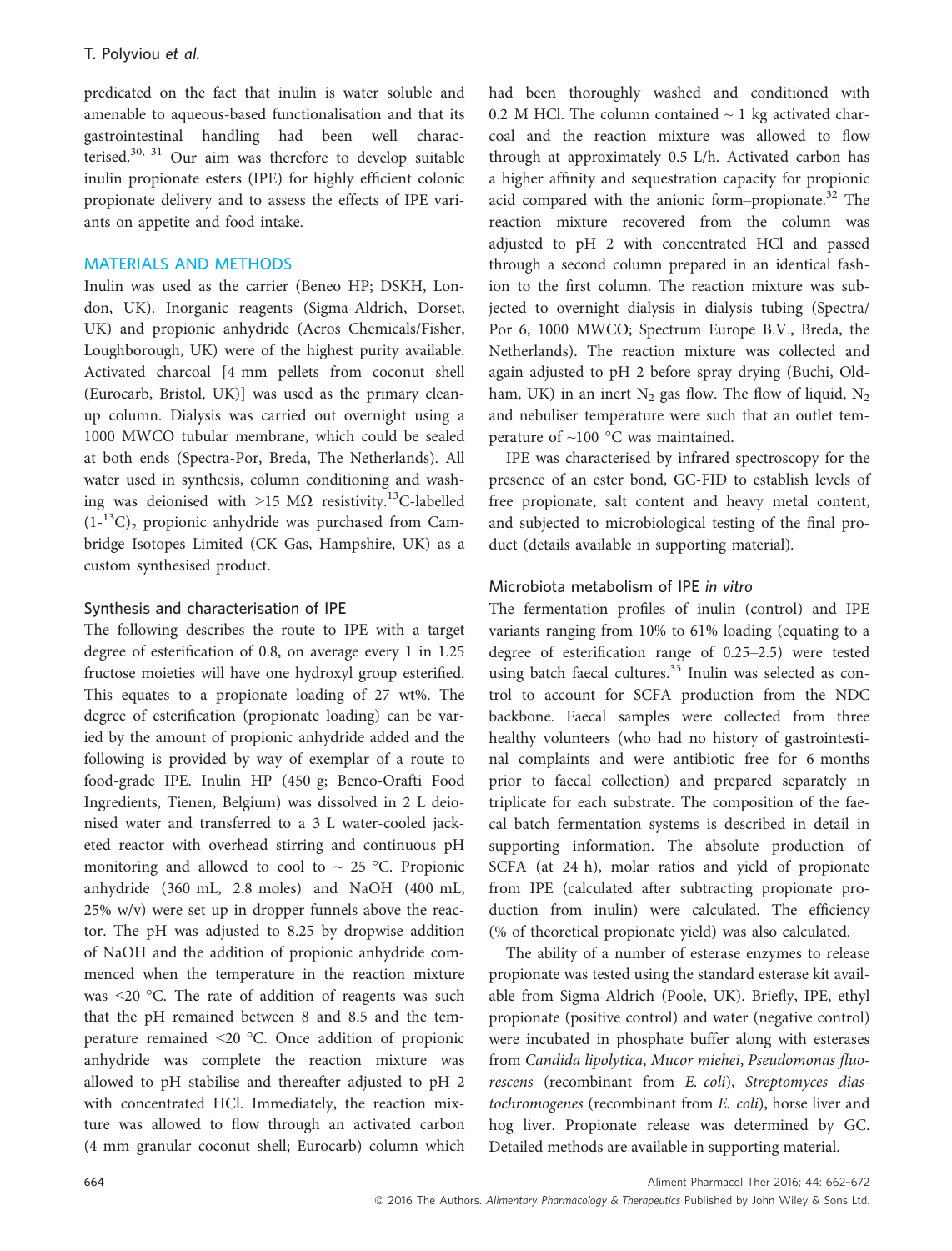### IPE palatability

A short consumer palatability study was undertaken to assess the organoleptic properties of IPE incorporated into food products. This feasibility study aimed to determine if IPE could be practically incorporated into food products masking the poor organoleptic properties of free propionate. Full details on the methodology are available in supporting information.

# RANDOMISED, CROSSOVER STUDY TO DETERMINE EFFECTS OF IPE VARIANTS ON FOOD INTAKE

#### Subjects

Overweight healthy males were the target cohort for this study to mitigate against the effects of the menstrual cycle on appetite regulation and food intake. Nine healthy males were recruited to characterise which IPE preparation optimises delivery to and release of propionate in the colon. The characteristics of the cohort were (mean  $\pm$  S.E.M.) age (38  $\pm$  9 years), weight (98.36  $\pm$ 3.0 kg) and body mass index (BMI;  $29.8 \pm 1.5$  kg/m<sup>2</sup>) respectively.

Participants were recruited via local advertising. The inclusion criteria for all three investigations were age 21– 65 years and BMI range  $25-35$  kg/m<sup>2</sup>. Exclusion criteria were smoking, substance abuse, use of medications, a change in body weight >5 kg in the previous 3 months, medical or psychiatric illness, assessed by a self-reported medical questionnaire. The study was approved by College of Medical, Veterinary and Life Sciences ethics committee for nonclinical research in human volunteers at the University of Glasgow. All studies were carried out in accordance with the Declaration of Helsinki. The study was registered with ClinicalTrials.gov (NCT02229500).

#### Study design

This study was a four-wing randomised crossover design where each volunteer acted as their own control. The study aimed to characterise an IPE preparation that maximises the bioavailability of propionate to the colon. After a familiarisation/screening visit which also served as a baseline study day, volunteers were randomly allocated to one of three treatments using a random number generator. The principal grant holder who did not carry out the experimental trials performed the random allocation. The allocation of codes for each supplement and their respective participant ID was sent to the investigator carrying out the experimental trials, who then enrolled participants with the allocated supplement. Both

the investigator running the experimental trials and the participants were blinded to the contents of the supplement. The location for the experimental visit was the Clinical Research Facility (CRF) at Glasgow Royal Infirmary. Participants visited the CRF on four occasions throughout the study. The screening trial acted as a familiarisation trial and after consuming a supplement (detailed later) for 1 week, participants re-visited the CRF on day 7 of supplementation. At least 2-week washout period was allowed between supplements. Supplementation periods took place under free-living conditions and washout involved normal habitual diet and lifestyle. Participants were asked to record their food intake for 3 days prior to the CRF visit and replicate this prior to each study visit. As a measure of compliance for supplement intake, subjects were requested to return empty sachets to the investigator. The primary outcome measure for this study was area under the curve of breath  $^{13}CO_2$  enrichment (a proxy for the extent of propionate release). Participants were also asked to provide a stool sample during or immediately after each visit to the CRF to assess stool  $^{13}$ C output. Urine was collected for 24 h post-dose to assay urinary  $^{13}$ C output.

At the end of the screening/familiarisation trial, participants were provided with the coded sachets containing the supplement and were asked to consume this with breakfast for 6 days. The supplement was either IPE-27, IPE-54 or inulin, each containing 10 g/day single dose. On day 7, participants attended the CRF for their next visit, which lasted 8 hours. At the end of the 2nd visit, participants were provided with the next supplement in identical sachets and were advised to undergo a minimum 14-day wash out period, prior to consumption of the supplement (consumption started on day 15). Thus after another 7 days (on day 21), volunteers reported to the CRF for a repeat measurement day. Following a further 14-day washout, participants consumed the final supplement and returned to the CRF 7 days after supplementation for repeat measurement day. Washout often lasted longer than 14 days to accommodate volunteer lifestyle. On the CRF study days consuming IPE variants, a sachet containing the respective unlabelled IPE mixed with a  $^{13}$ C-labelled IPE (300 mg of  $^{13}$ C IPE-27 or 100 mg of 13C IPE-54 providing similar amounts of tracer) of identical composition was provided with a standard breakfast. Blood was collected via indwelling venous cannula (inserted into an antecubital vein) and baseline blood samples were collected into heparincoated tubes containing 0.2 mL of aprotinin (Sigma-Aldrich) at  $-10$  min and 0 min and then at 60 min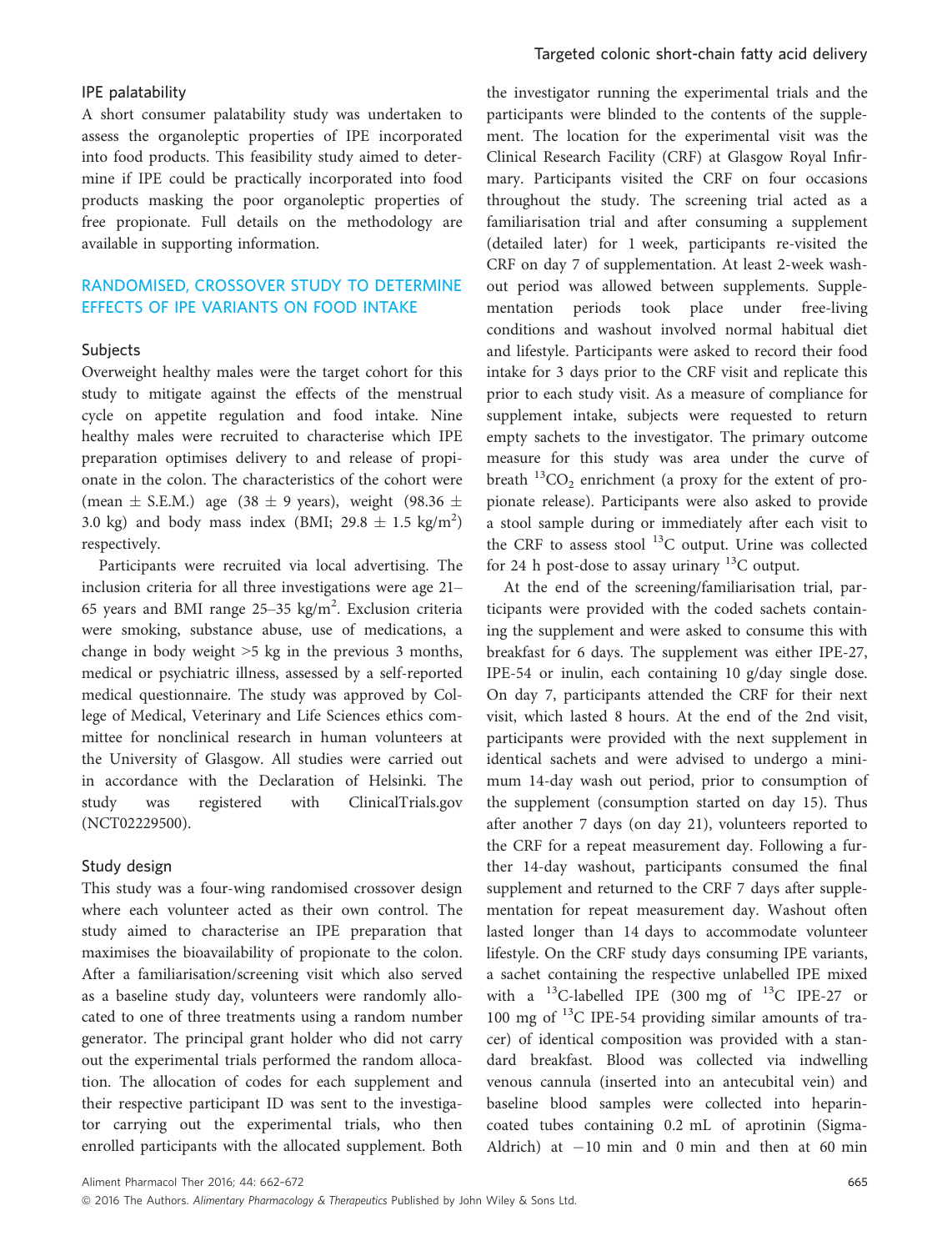intervals up to 7 h assess plasma PYY and GLP-1 concentrations (further details available in supporting material).

# Ad libitum food intake and appetite

On each study day, participants were offered standard breakfast, a balanced meal for lunch at 4 h after breakfast and at the end of the study day (at 8 h following breakfast), food intake was assessed by offering a free buffet meal. Breakfast included a plain scone, jam, butter and orange juice (calories, 266 kcal; protein, 2.8 g; fat 6.5 g, CHO, 48.9 g), while lunch included a cheese sandwich, an orange, orange juice and strawberry yoghurt (calories, 676.9 kcal; protein, 28.6 g; fat, 23 g; CHO, 92,7 g). The ad libitum meal included a selection of sandwiches prepared by the catering service of the hospital, toffee yoghurt, an orange and an orange juice (calories, 1440 kcal; protein, 52 g; fat, 46.5 g, CHO, 209 g). The meals were weighed before and after consumption with the use of a digital kitchen scale. The nutritional information for all foods was offered by the catering service and thus accurate energy and macronutrient intake, based on the final weight consumed, was calculated for all meals. Furthermore, participants were asked to replicate their evening meal on the evening preceding the trial day. At baseline and every 30 min, participants were asked again to rate their feelings of hunger and fullness using visual analogue scales (VAS; further details available in supporting material).

# $13C$  analyses

 $CO<sub>2</sub>$  was collected serially over 12 h followed by one further sample collection at 24 h (to verify return to natural abundance levels) by exhaling alveolar breath through a straw into Exetainers (Labco, Ceredigion, UK).  ${}^{13}CO_2$ enrichment was determined by isotope ratio mass spectrometry (IRMS).  ${}^{13}CO_2$  above baseline (post-dose – pre-dose  ${}^{13}CO_2$ ; ppm xs  ${}^{13}C$ ) and cumulative  ${}^{13}CO_2$ excretion were also calculated.  $CO<sub>2</sub>$  production rate was estimated from body surface area and a physical activity level factor of 1.3 was used to allow calculation of cumulative  $^{13}$ C dose recovered (%).<sup>34</sup> Stool and urine  $^{13}$ C output were also determined using IRMS (detailed methods in supporting material).

# Data Analysis

Results are expressed as mean  $\pm$  s.d. or S.E.M. (where indicated). Results were compared by ANOVA with post hoc analysis. Statistical analysis was conducted on spss 18 (Chicago, IL, USA).

# RESULTS

# Synthesis and characterisation of IPE

The yield of IPE from inulin was  $\sim$ 70%. The major losses of product occurred on the column, when precipitation started to occur, and in the spray dryer, where product collected on the vaporisation chamber and filter. Postreaction pH control was necessary to maintain propionate in the acidic form to facilitate its removal on the column. In addition, the spray drying conditions promoted volatilisation of free propionic acid, further purifying the product. The degree of esterification of the final product was  $0.74 \pm 0.02$ , with a free propionate content (of all available propionate) of  $1.25 \pm 0.30\%$ (see supporting material for further information on IPE purity).

# In vitro and in vivo results

Not all IPE preparations were equally well fermented. Propionate production in faecal fermentations was significantly higher in variants containing 27–54 wt % propionate (IPE-27–IPE-54; Figure 1A,B). IPE variants in the range 27–54% propionate yielded similar levels of propionate and IPE-27 appears to be the most efficient at releasing propionate (variant with maximal efficiency and yield; Figure 1C) and this decrease in efficiency appeared to mirror the decrease in solubility with increasing degree of esterification (Figure 1D). Propionate release from IPE incubated with esterases was low indicating that, at least for the species tested, de-esterification appeared limited (Figure S1 in Data S1).

The data obtained from human experiments indicated that recovery of  $^{13}$ C in breath continued for more than 12 h (Figure 2a), but appeared to have returned almost to baseline abundance by 24 hrs (data not shown). IPE-27 led to significantly greater  $13C$  recovery in breath  $CO_2$  (64.9 vs. 24.9%,  $P = 0.001$ ; Figure 2b) compared with IPE-54. Only fasting PYY was elevated when comparing treatments with control, with a significantly lower incremental area under the curve (iAUC) observed for IPE-54 compared with inulin control for PYY only (Results section and Figures S2a–d in Data S1). There was no difference in stool  $^{13}$ C recovery (Figure S2 in Data S1) which equated to a mean (SEM) recovery of 0.13 (0.11) and 0.39 (0.16) % of administered tracer for IPE-54 and IPE-27 respectively using average daily stool output of 106 g/day for UK adults.<sup>35</sup> Similarly, there was no difference in urine <sup>13</sup>C enrichment, which barely deviated from isotopic natural abundance (Figure S3 in Data S1).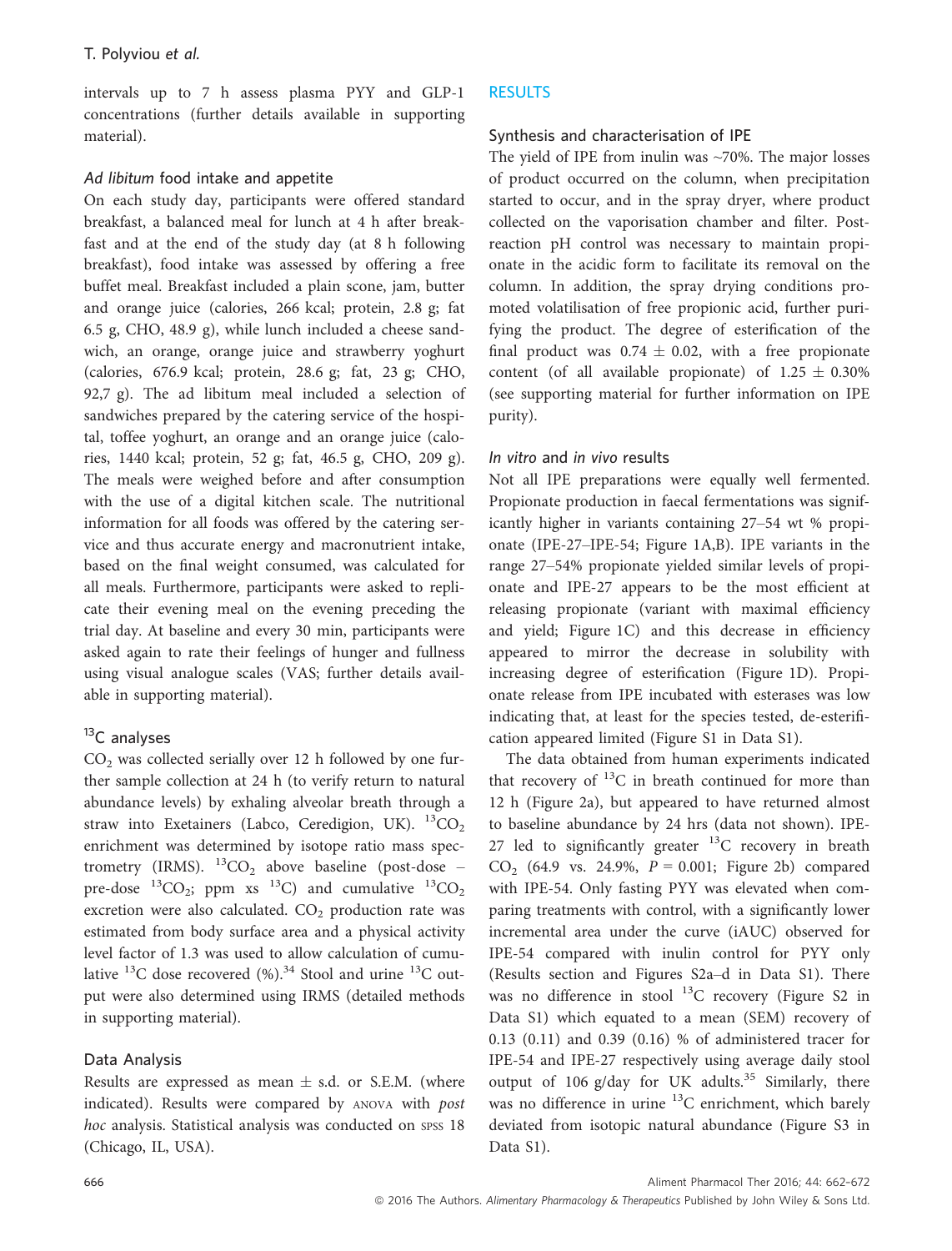

Figure 1 | Mean (S.E.M.) absolute SCFA production (A), molar ratios (B), efficiency and yield of propionate (C) and efficiency and solubility (D) from IPE with propionate content ranging from 0 to 61 wt% in faecal fermentations  $(n = 3)$ . Treatments were compared, for each SCFA, using ANOVA and significant differences from inulin control (a, P < 0.05) and IPE  $d_e = 1.0$  (b, P < 0.05) are indicated. A polynomial fit was used to model the solubility vs. degree of esterification data with the following equation:  $y = 0.045x^3 - 0.32x^2 + 0.554x + 0.02$ ,  $R^2 = 1$ .

IPE appears palatable to participants and indistinguishable from inulin when consumed in certain foods (Figure S4 in Data S1). This would appear to discount an adverse organoleptic effect from consuming IPE. IPE-27 led to a significant reduction in energy intake during the ad libitum test meal compared with both inulin (439.5 vs. 703.9 kcal,  $P = 0.025$ ) and IPE-54 (439.5 vs. 659.3 kcal,  $P = 0.025$ ; Figure 3a). IPE-54 was not significantly different from inulin control for the ad libitum test meal. IPE-27 led to significantly lower total energy intake compared with IPE-54 (1167.6 vs. 1432.9 kcal,  $*P = 0.016$ ) but only a trend towards lower intake compared with inulin control (1167.6 vs. 1444.6 kcal,  $P = 0.076$ ; Figure 3b). There were no associated differences observed in the visual analogue scales (Figures S5 and S6 in Data S1).

## **DISCUSSION**

We have designed a process to produce kg quantities of an inulin SCFA ester with desirable characteristics for

targeted colonic delivery of SCFA to the colon. For inulin propionate ester (IPE), our study demonstrates a nonlinear relationship between propionate release in vitro and the degree of IPE esterification. Our study further demonstrated that an IPE variant with 27% (wt/wt) propionate loading is more efficient at releasing propionate when compared with an IPE variant with 54% loading and that the decrease in efficiency of IPE variants mirrors the decrease in solubility of IPE as more hydroxyl groups are replaced by propionyl groups. The fermentation profile of IPE-27 confirmed our earlier findings $^{22}$  and the present study demonstrates that higher degrees of esterification (54%) does not appear to lead to increased propionate release in the colon, mirroring our in vitro data. Finally, consumption of IPE-27 was associated with appetite suppression as measured through ad libitum food intake, whereas IPE-54 did not suppress food intake.

We have selected to work with IPE-27 because it is the IPE variant with the highest degree of esterification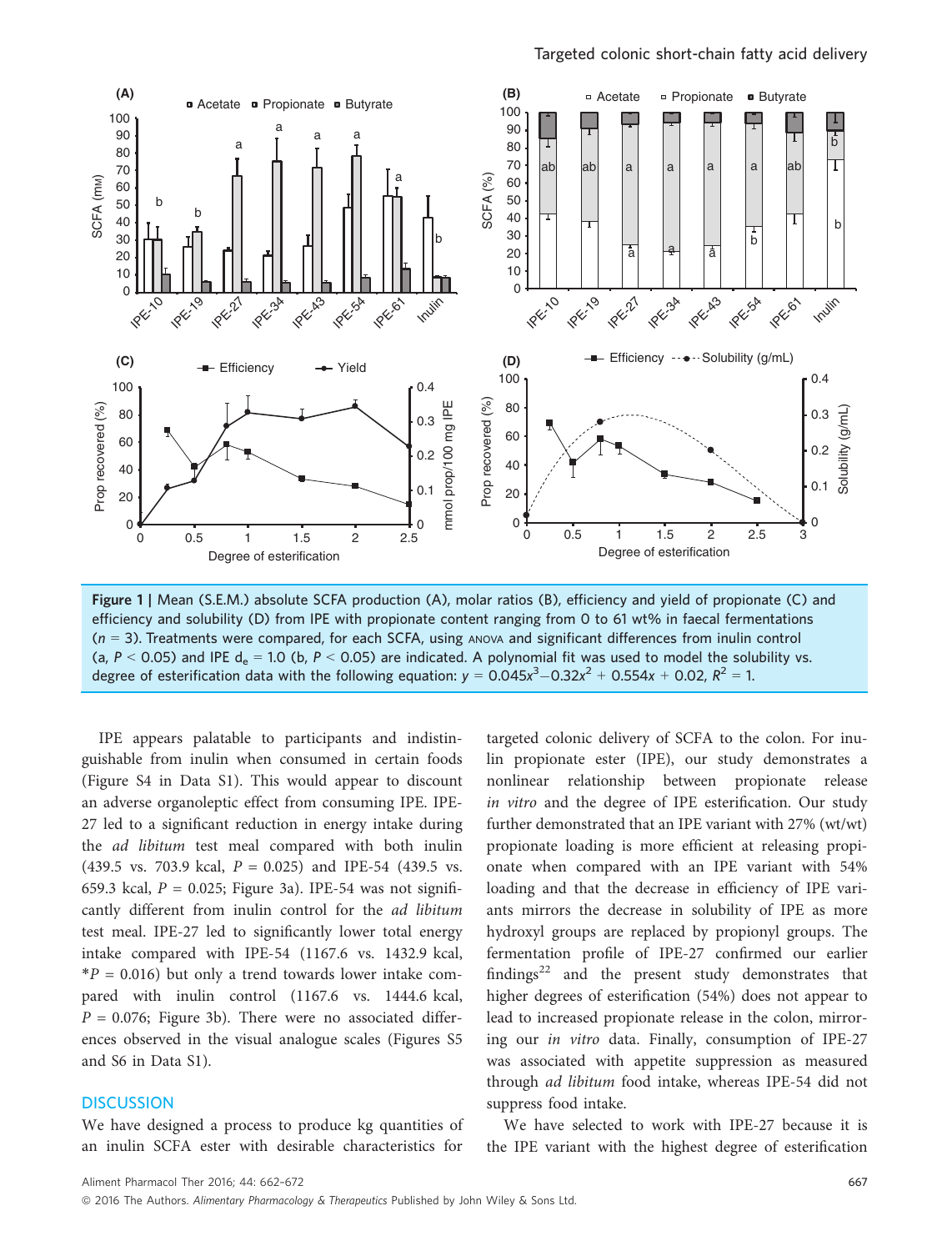

Figure 2 | Profile of  ${}^{13}CO_2$  recovery (a) and mean (s.d.) cumulative 13C recovery (b) from propionate release and oxidation following supplementation with the IPE-27 and IPE-54. Breath  $^{13}$  CO<sub>2</sub> excretion for IPE-27 was higher (from 1 h onwards) compared with IPE-54 ( $P < 0.05$ ). IPE-27 led to significantly greater  $^{13}$ C recovery in breath  $CO_2$  (64.9 vs. 24.9%,  $P = 0.001$ ) compared with IPE-54.

that remains water soluble all the way through the downstream processing. In previous work, we postulated that 10 g IPE-27 releases an amount of propionate which approximates to a 2.5-fold increase in daily colonic propionate production (based upon stoichiometric propionate production from habitual dietary fibre intake). $^{22}$ These are levels sometimes consumed in populations with 'high fibre' intake with no detrimental effects. Moreover, in a 6-month intervention with IPE-27 (10 g/ day), participants reported limited side effects and similar to the inulin control intervention. $^{22}$ 

A previous study based on starch esters has suggested that a targeted approach is potentially feasible for modulating colonic SCFA.<sup>29</sup> Direct evidence of regional SCFA availability is, however, difficult to monitor without an isotopic approach. Starch is also a complex carbohydrate, and different starch fractions have different physiological fates. Some fractions are digestible and some resistant,



Figure 3 | Mean (s.d.) total energy intake (a; kcal) and ad libitum buffet meal energy intake (b; kcal) during the experimental day following 7-day supplementation with IPE-27, IPE-54 or inulin. IPE-27 led to significantly lower total energy intake compared with IPE-54 (1167.6 vs. 1432.9 kcal,  $*P = 0.016$ ) but only a trend towards lower intake compared with inulin control (1167.6 vs. 1444.6 kcal,  $P = 0.076$ ). IPE-27 led to a significant reduction in energy intake during the ad libitum test meal compared with both inulin (439.5 vs. 703.9 kcal, P = 0.025) and IPE-54 (439.5 vs 659.3 kcal,  $P = 0.025$ ). IPE-54 was not significantly different from inulin control.

becoming available for fermentation.<sup>36</sup> Esterification of starch by chemical means is nonspecific, resulting in random esterification of all starch fractions. Clarke et al. estimated that 30% of bound butyrate from their ester preparation was released in the small intestine and ~60% released in the colon. SCFA have complex physiological roles, involving receptor-mediated responses in the intestine and metabolic effects in other extra-intestinal organs, which may be receptor independent. $37-39$  Delineating the mechanism of action in human studies therefore requires discrete site-directed delivery. We therefore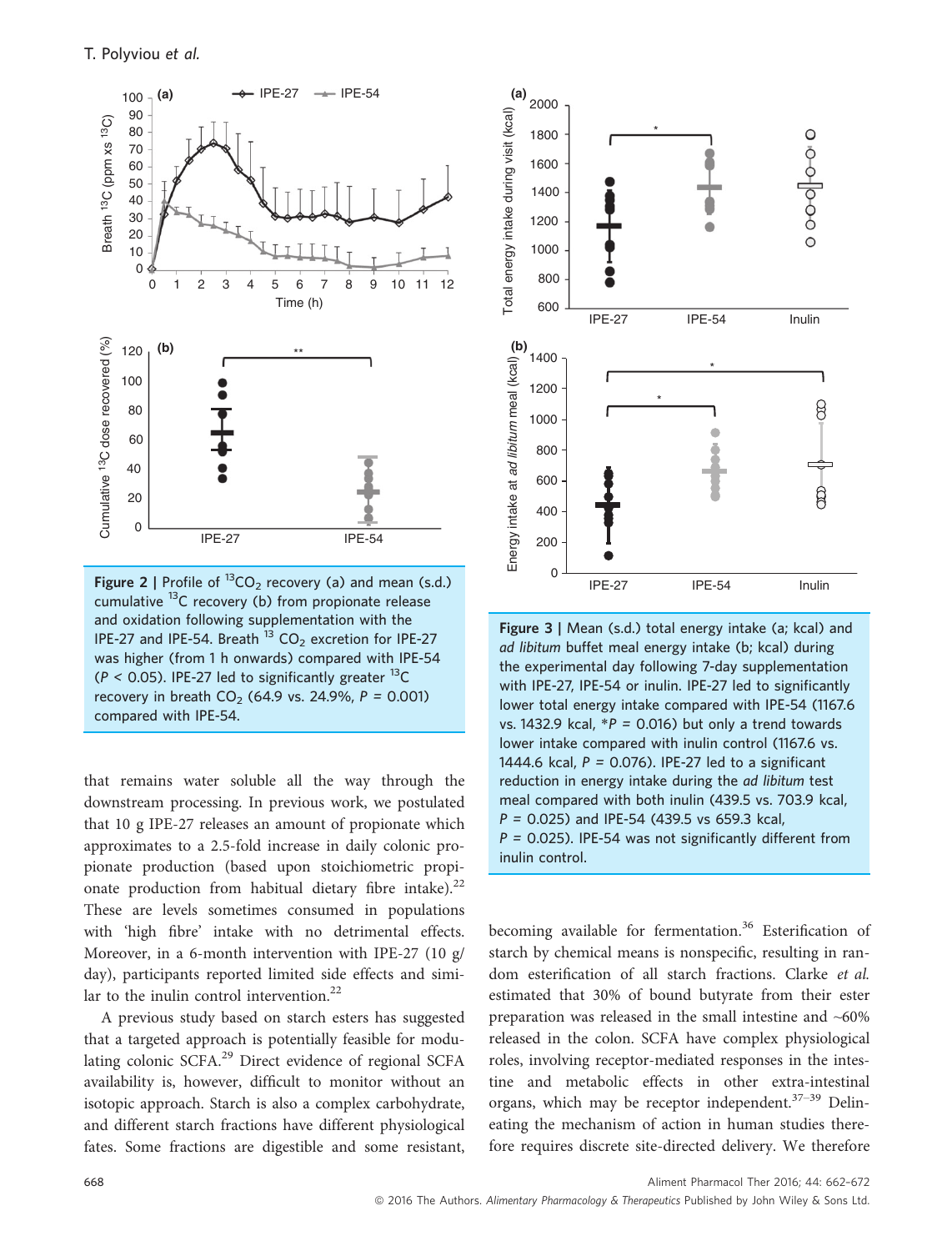set a high threshold for delivery of propionate specifically to the colon. We have concentrated on using an inulin carrier molecule because it has a simple linear structure, desirable chemical characteristics (including water solubility) and the extensive published data regarding its low level of digestion in the human gastrointestinal tract.40, 41 We have previously reported that propionate derived from IPE-27 appears in the plasma propionate pool.<sup>22</sup>

There is considerable interest in the modulation of specific SCFA in the colon because it is now recognised that they may have roles beyond simply acting as metabolic substrates. The role of SCFA in metabolic health, appetite regulation and energy homoeostasis has recently been extensively reviewed.<sup>42–45</sup> FFAR 2 and 3 are expressed in the terminal ileum and colon, and are activated by SCFA at the concentration range found in the colon, suggesting SCFA may mediate their effects via these receptors. SCFA-driven anorexigenic gut hormone production has been demonstrated both in animals<sup>15, 16</sup> and in man. $^{17}$  Previous work has shown that high-fibre diets associated with SCFA production induce improved glucose tolerance at subsequent meals; the so-called 'second meal effect'. <sup>46</sup>–<sup>48</sup> Our data also demonstrate that increased propionate release in the colon leads to a reduction in energy intake during an ad libitum buffet meal. We have shown previously a similar finding which in an acute setting appears to be mediated by the anorexigenic gut hormones GLP-1 and  $PYY<sup>22</sup>$  In the present study, however, only fasting PYY was significantly elevated (for both IPE treatments) but not postprandial hormone release compared with control (although a lower iAUC was observed for IPE-54 compared with control). The breath  ${}^{13}CO_2$  excretion data suggests an extended timescale for propionate release from IPE with an apparent increase at 10–12 h post-dose. This elongated release of propionate may be one explanation for the elevated fasting response but further work is necessary to determine the dynamics of SCFA production and gut hormone response as we have previously observed a diminishing gut hormone response over time on IPE supplementation.<sup>22</sup> An interesting finding arising from the present study is that IPE variants with an intermediate degree of esterification led to a lower total energy intake and *ad libitum* energy intake compared with a higher degree esterification variant. This coincides with the finding that more propionate became available from IPE-27, as demonstrated by the greater  ${}^{13}CO_2$  recovery in the breath compared to IPE-54. Our previous work demonstrated that 82.9  $\pm$  2.3% of the <sup>13</sup>C recovered in breath

over 24 h appeared coincident with or after breath  $H_2$ onset release when IPE-27 was consumed.<sup>22</sup> The early peak in breath  $^{13}CO_2$  observed with IPE-54 was likely due to the higher free (labelled) propionate content (details in supporting material) compared with IPE-27. Free propionate is rapidly oxidised to breath  ${}^{13}CO_2$  when given orally (data not shown) in an analogous fashion to  $13C$  acetate which is used in gastric emptying breath tests.<sup>49</sup> Interestingly, this divergence in tracer recovery in breath was not mirrored in stool output. There are several potential limitations to the stool collection. Firstly, only a single post-tracer stool sample was collected. The particularly onerous burden on participants of 3-day or 5-day stool collection was a high barrier to participation in the study and unrealistic in this setting. Thus, a significant fraction of the tracer may have been excreted in the later stools particularly if propionate effects gut transit times. There is however conflicting evidence to support the role of SCFA as modulators of colonic activity and thus whether propionate release influenced gut transit is unknown.<sup>15, 50</sup> We have previously observed little effect of IPE on gastric emptying.<sup>22</sup> IPE-54 is more lipophilic than IPE-27 and therefore uptake and sequestration into micelles and selective lymphatic uptake is a potential mechanism leading to reduced bioavailability IPE to colonic fermentation. IPE (average MW > 5000 Da) is unlikely to be absorbed directly either by active or passive absorption mechanisms across the gut wall. This specific inulin product was chosen because of the absence of mono- and disaccharides. Nanoparticles can be sequestrated in the gut by selective lymphatic uptake and is dependent on their lipophilicity.<sup>51</sup> Urine  $^{13}$ C analysis suggests that little tracer was excreted in the urine because the isotopic abundance in urinary carbon barely deviated from natural abundance.

Taken together this study demonstrates that the composition of inulin SCFA esters is critical to their intended use. Increasing the propionate content of the ester, on the face of it desirable to increase the delivery of propionate to the colon, is not linearly related to propionate delivery to the large intestine. The properties of the molecule appear to be critical to manipulating SCFA production in the colon and each inulin SCFA ester should be tested using isotopic profiling to ensure appropriate release profile. Water solubility appears to be an important factor in determining the release kinetics of SCFA from the ester. This study further observed significant reductions in energy intake at a buffet meal when consuming IPE-27, but not IPE-54, compared with inulin control, by investigating the effects of different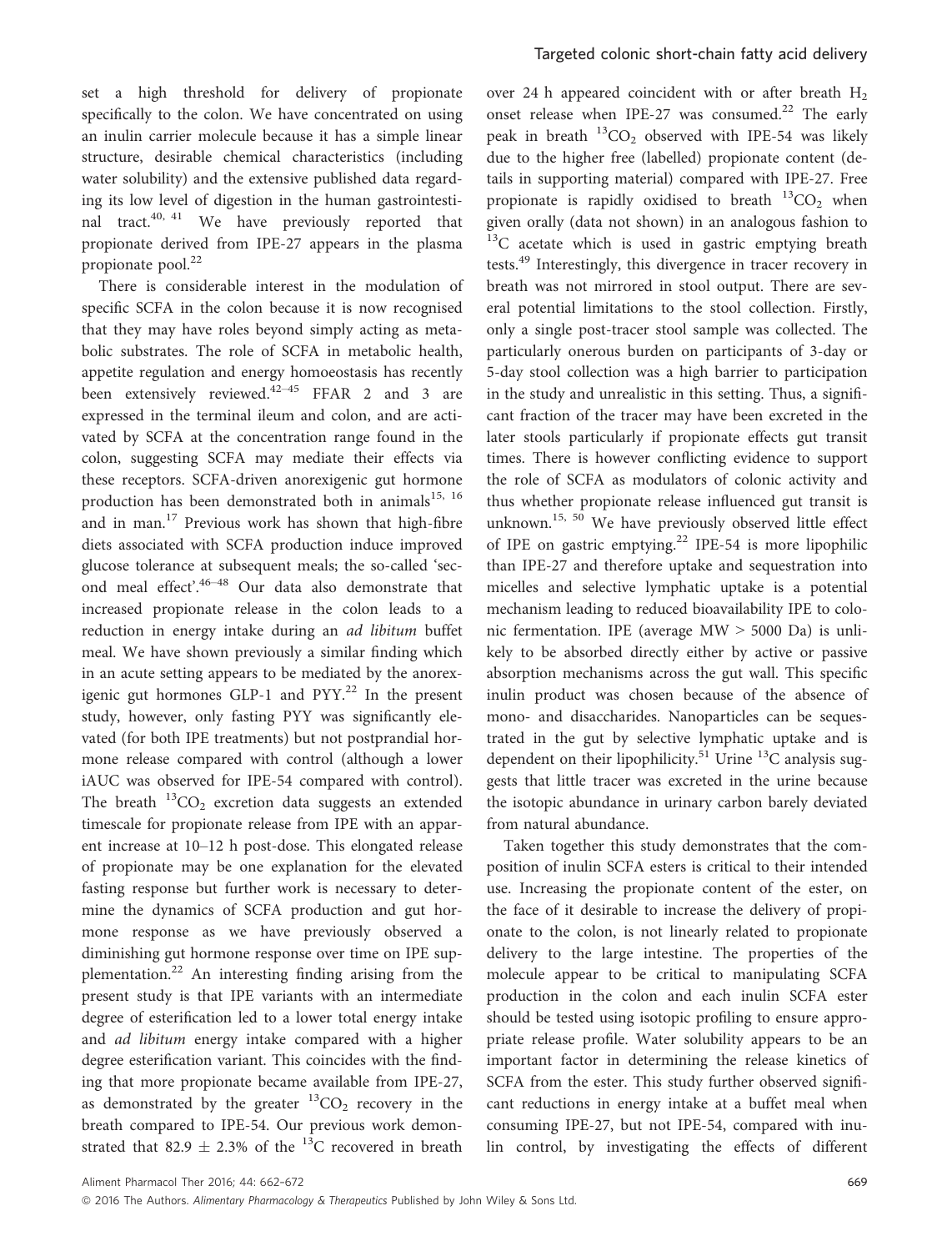propionate content in IPE intake on appetite, reflected by energy intake consumed in an ad libitum meal. The selective manipulation of propionate and comparison with inulin as control provides strong evidence for propionate as a regulatory signal from the colon involved in appetite regulation<sup>22</sup> and suggests that IPE-27 is an efficient inulin propionate ester to induce regulation of appetite and food intake. This study demonstrates that selective modulation of individual SCFA can be achieved by inulin SCFA esters and that SCFA may have important regulatory roles in human physiology. Further work is needed to fully elucidate the roles of other SCFAs in human health.

# SUPPORTING INFORMATION

Additional Supporting Information may be found in the online version of this article:

Figure S1. Propionate production from incubation of IPE-27 and ethyl propionate (EP; positive control) from esterases from Candida lipolytica, Mucor miehei, Pseudomonas fluorescens (recombinant from E. coli), Streptomyces diastochromogenes (recombinant from E.coli), horse liver and hog liver. Data are expressed and % of theoretical propionate recovery.

Figure S2. Plasma PYY concentration versus time (Figure 2A), plasma PYY AUC,  $AUC_{0-180}$ ,  $AUC_{180-420}$  and iAUC (Figure 2B) and plasma GLP-1 concentration versus time (Figure 2C), plasma GLP-1 AUC,  $AUC_{0-180}$ ,  $AUC_{180-420}$  and  $iAUC$  (Figure 2D). \* indicates significant differences ( $P < 0.05$ ) versus inulin control treatment.

Figure S3. Fractional stool  $^{13}$ C recovery x 100 (%) per gram wet weight. Participants followed a 6-day supplementation regimen followed with replacement of the dose on day 7 with either 100 mg of  $^{13}$ C-IPE-54 or 300 mg of <sup>13</sup>C-IPE-27. In both studies, the carboxyl carbon  $(1 - {}^{13}C)$ of the propionyl moiety was labelled. Data are Mean  $\pm$  SEM;  $n = 9$ .

Figure S4. 24 hr urine  $^{13}$ C enrichment (abundance) after ingestion of 13C labelled IPE-27 and IPE-54 from the cross over trial. Data are expressed as mean (SEM) as  $d^{13}C$  $(^{0}/_{00}).$ 

Figure S5. Comparison of the organoleptic properties of control, inulin and inulin propionate (IPE-27) in chocolate milkshake (A) and heated tomato soup (B) ( $n = 15$ ). Values are mean and SEM scores for visual analog scale assessment of how pleasant the material was to consume. \*\* $P < 0.01$  and \* $P < 0.05$ .

Figure S6. Subjective ratings of appetite following 7 day supplementation with inulin, IPE-54 and IPE-27. Ten grams of inulin, IPE-54 or IPE-27 was ingested with an identical evening meal and with a standardized breakfast the following morning. A. Hunger, B. Satiety, C. Fullness, and D. Prospective food consumption (PFC), E. Desire to eat. Ratings were made using 100 mm visual analogue scales (VAS), with extreme statements anchored at each end of the rating scale (e.g. 0 mm Not at all hungry, 100 mm Extremely hungry). Data are mean  $\pm$  SEM;  $n = 9$ .

Figure S7. Visual analogue scale area under the curve for the period 0–480 min (AUC<sub>0–480</sub>; mm  $\times$  min) data for each rating is also shown. Data are mean  $\pm$  SEM;  $n = 9$ .

#### AUTHORSHIP

Guarantor of the article: Douglas J. Morrison

Author contributions: Polyviou, Chambers, Viardot and Psichas conducted the human intervention studies. Harris, Simpson, Edwards and Morrison designed and conducted the in vitro studies. Macdougall, Jawaid, Tedford, Preston, Frost and Morrison developed and produced the inulin propionate ester. Murphy, Zac-Varghese, Blundell, Dhillo, Bloom, Frost, Preston, Tedford and Morrison designed the study and secured funding. Polyviou, Chambers, Frost and Morrison produced the initial draft of the paper and Chambers, Frost and Morrison produced the revised version of the paper.

All authors approved the final version of the manuscript.

#### ACKNOWLEDGEMENTS

We gratefully acknowledge the assistance of Robin Stewart, David Barn, Emma Hamilton, Tom Clarkson and Scott McLachlan in the synthesis of inulin propionate esters and Eleanor McKay for assistance in the urine  ${}^{13}$ C analysis. We thank the staff at the Glasgow Clinical Research Facility for their assistance and support in conducting the human studies.

Declaration of personal interests: Frost, Morrison and Preston are named co-inventors on the Patent "Compounds and their effects on appetite control and insulin sensitivity" Patent Publication number: WO 2014020344 A1.

Declaration of funding interests: The work at the Stable Isotope Biochemistry Laboratory, SUERC was funded by BBSRC (BB/ L004259/1 & BB/H004815/1). Hannah. C. Harris was funded by the BBSRC (BB/H532091/1). This work at the School of Science, University of the West of Scotland was funded by BBSRC (BB/ L004259/1 & BB/H005072/1) and the University of the West of Scotland. The Section of Endocrinology and Investigative Medicine, Imperial College London is funded by grants from the MRC, BBSRC, NIHR, an Integrative Mammalian Biology (IMB) Capacity Building Award, an FP7- HEALTH- 2009- 241592 EurOCHIP grant and funding from the NIHR Imperial Biomedical Research Centre Funding Scheme. Gary S. Frost is supported by an NIHR senior investigator award. Edward S Chambers and Arianna Psichas were supported by the BBSRC (BB/L004259/1, BB/H004971/1 & BB/H532075/1).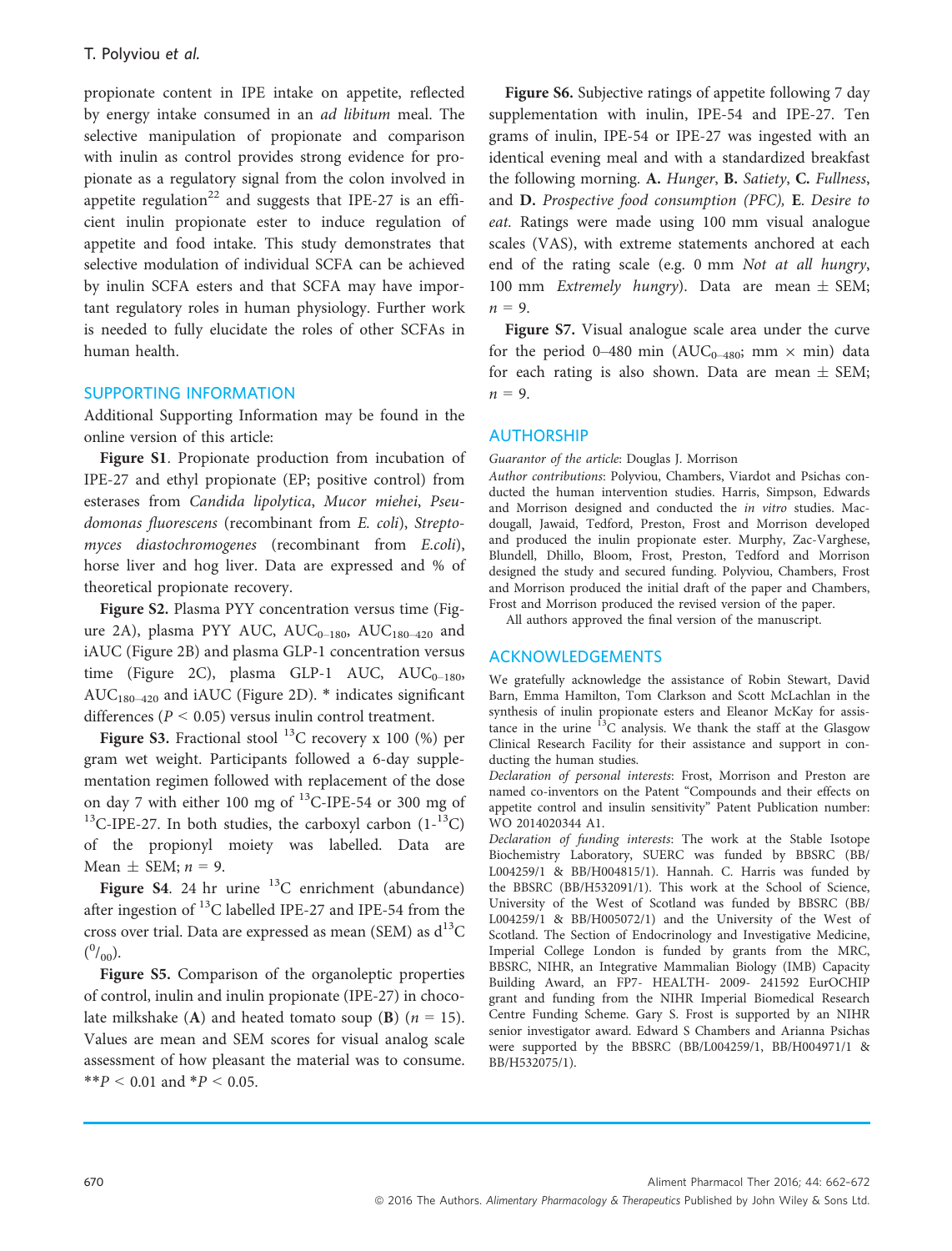# **REFERENCES**

- 1. Arpaia N, Campbell C, Fan X, et al. Metabolites produced by commensal bacteria promote peripheral regulatory T-cell generation. Nature 2013; 504: 451–5.
- 2. De Vadder F, Kovatcheva-Datchary P, Goncalves D, et al. Microbiotagenerated metabolites promote metabolic benefits via gut-brain neural circuits. Cell 2014; 156: 84–96.
- 3. Smith PM, Howitt MR, Panikov N, et al. The microbial metabolites, shortchain fatty acids, regulate colonic Treg cell homeostasis. Science 2013; 341: 569–73.
- 4. Trompette A, Gollwitzer ES, Yadava K, et al. Gut microbiota metabolism of dietary fiber influences allergic airway disease and hematopoiesis. Nat Med 2014; 20: 159–66.
- 5. Zeng H, Lazarova DL, Bordonaro M. Mechanisms linking dietary fiber, gut microbiota and colon cancer prevention. World J Gastrointest Oncol<br>2014; 6: 41-51.
- 2014; 6: 41–51. 6. Brown AJ, Goldsworthy SM, Barnes AA, et al. The Orphan G proteincoupled receptors GPR41 and GPR43 are activated by propionate and other short chain carboxylic acids. J Biol Chem 2003; 278: 11312–9.
- 7. Le Poul E, Loison C, Struyf S, et al. Functional characterization of human receptors for short chain fatty acids and their role in polymorphonuclear cell activation. J Biol Chem 2003; 278: 25481–9.
- 8. Nilsson NE, Kotarsky K, Owman C, Olde B. Identification of a free fatty acid receptor, FFA2R, expressed on leukocytes and activated by short-chain fatty acids. Biochem Biophys Res Commun 2003; 303: 1047–52.
- 9. So PW, Yu WS, Kuo YT, et al. Impact of resistant starch on body fat patterning and central appetite regulation. PLoS ONE 2007; 2: e1309.
- 10. Parnell JA, Reimer RA. Weight loss during oligofructose supplementation is associated with decreased ghrelin and increased peptide YY in overweight and obese adults. Am J Clin Nutr 2009; 89: 1751–9.
- 11. Cani PD, Knauf C, Iglesias MA, Drucker DJ, Delzenne NM, Burcelin R. Improvement of glucose tolerance and hepatic insulin sensitivity by oligofructose requires a functional glucagon-like peptide 1 receptor. Diabetes 2006; 55: 1484–90.
- 12. Robertson MD, Bickerton AS, Dennis AL, Vidal H, Frayn KN. Insulinsensitizing effects of dietary resistant starch and effects on skeletal muscle

and adipose tissue metabolism. Am J<br>Clin Nutr 2005: 82: 559-67.

- Clin Nutr 2005; 82: 559–67. 13. Cani PD, Dewever C, Delzenne NM. Inulin-type fructans modulate gastrointestinal peptides involved in appetite regulation (glucagon-like peptide-1 and ghrelin) in rats. Br J Nutr 2004; 92: 521–6.
- 14. Daud NM, Ismail NA, Thomas EL, et al. The impact of oligofructose on stimulation of gut hormones, appetite regulation and adiposity. Obesity (Silver Spring) 2014; 22: 1430–8.
- 15. Cherbut C, Ferrier L, Roze C, et al. Short-chain fatty acids modify colonic motility through nerves and polypeptide YY release in the rat. Am J<br>Physiol 1998; 275(6 Pt 1): G1415-22.
- Physiol 1998; 275(6 Pt 1): G1415–22. 16. Tolhurst G, Heffron H, Lam YS, et al. Short-chain fatty acids stimulate glucagon-like peptide-1 secretion via the G-protein-coupled receptor FFAR2.<br>Diabetes 2012; 61: 364-71.
- Diabetes 2012; 61: 364–71. 17. Freeland KR, Wolever TM. Acute effects of intravenous and rectal acetate on glucagon-like peptide-1, peptide YY, ghrelin, adiponectin and tumour necrosis factor-alpha. Br J Nutr 2010; 103: 460–6.
- 18. National Diet and Nutrition Survey: results from Years 1 to 4 (combined) of the rolling programme for 2008 and 2009 to 2011 and 2012 - Publications - GOV.UK, 2015.
- 19. Hoy MK, G J. Fiber intake of the U.S. population: What We Eat in America, NHANES 2009-2010. In. Food Surveys Research Group Dietary Data Brief No. 12. September 2014.
- 20. Berggren AM, Nyman EM, Lundquist I, Bjorck IM. Influence of orally and rectally administered propionate on cholesterol and glucose metabolism in obese rats. Br J Nutr 1996; 76: 287–94.
- 21. Frost GS, Brynes AE, Dhillo WS, Bloom SR, McBurney MI. The effects of fiber enrichment of pasta and fat content on gastric emptying, GLP-1, glucose, and insulin responses to a meal. Eur J Clin Nutr 2003; 57: 293–8.
- 22. Chambers E, Viardot A, Psichas A, et al. Effects of targeted delivery of propionate to the human colon on appetite regulation, body weight maintenance and adiposity in overweight adults. Gut 2015; 64: 1744–54.
- 23. Tuleu C, Basit AW, Waddington WA, Ell PJ, Newton JM. Colonic delivery of 4-aminosalicylic acid using amyloseethylcellulose-coated hydroxypropylmethylcellulose capsules. Aliment Pharmacol Ther 2002; 16: 1771–9.
- 24. Maurer JM, Schellekens RC, van Rieke HM, et al. Gastrointestinal pH and

Transit Time Profiling in Healthy Volunteers Using the IntelliCap System Confirms Ileo-Colonic Release of ColoPulse Tablets. PLoS ONE 2015; 10: e0129076.

- 25. Wolever TM, Brighenti F, Royall D, Jenkins AL, Jenkins DJ. Effect of rectal infusion of short chain fatty acids in human subjects. Am J Gastroenterol 1989; 84: 1027–33.
- 26. Cummings JH, Pomare EW, Branch WJ, Naylor CP, Macfarlane GT. Short chain fatty acids in human large intestine, portal, hepatic and venous blood. Gut 1987; 28: 1221–7.
- 27. Topping DL, Clifton PM. Short-chain fatty acids and human colonic function: roles of resistant starch and nonstarch polysaccharides. Physiol Rev 2001; 81: 1031–64.
- 28. Pu H, Chen L, Li X, Xie F, Yu L, Li L. An oral colon-targeting controlled release system based on resistant starch acetate: synthetization, characterization, and preparation of film-coating pellets. *J Agric Food* Chem 2011; <sup>59</sup>: 5738–45.
- 29. Clarke JM, Topping DL, Christophersen CT, et al. Butyrate esterified to starch is released in the human gastrointestinal tract. Am J Clin Nutr 2011; 94: 1276–83.
- 30. Andersson HB, Ellegard LH, Bosaeus IG. Nondigestibility characteristics of inulin and oligofructose in humans. J Nutr 1999; 129(7 Suppl.): 1428s–30s.
- 31. Nilsson U, Bjorck I. Availability of cereal fructans and inulin in the rat intestinal tract. J Nutr 1988; 118: 1482–6.
- 32. Giusti DM, Conway RA, CT L. Activated carbon adsorption of petrochemicals. J Water Pollut Control Fed 1974; 46: 249–53.
- 33. Parrett AM, Edwards CA. In vitro fermentation of carbohydrate by breast fed and formula fed infants. Arch Dis Child 1997; 76: 249–53.
- 34. Amarri S, Coward WA, Harding M, Weaver LT. Importance of measuring CO2-production rate when using 13Cbreath tests to measure fat digestion. Br J Nutr 1998; 79: 541–5.
- 35. Cummings JH, Bingham SA, Heaton KW, Eastwood MA. Fecal weight, colon cancer risk, and dietary intake of nonstarch polysaccharides (dietary fiber). Gastroenterology 1992; 103: 1783–9.
- 36. Englyst HN, Kingman SM, Cummings JH. Classification and measurement of nutritionally important starch fractions. Eur J Clin Nutr 1992; 46(Suppl. 2): S33–50.
- 37. Anderson JW, Bridges SR. Short-chain fatty acid fermentation products of plant fiber affect glucose metabolism of